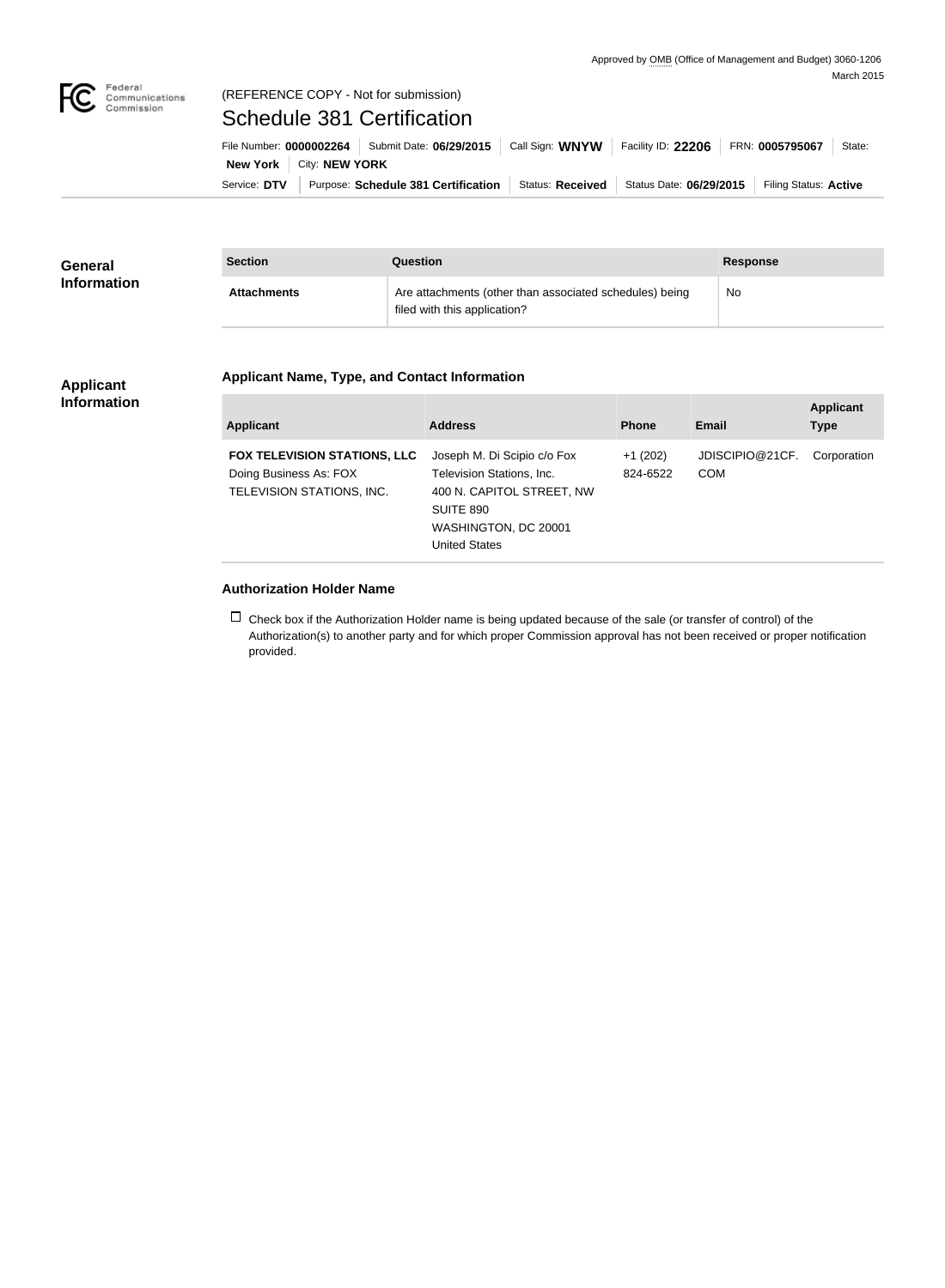| <b>Contact</b>                | <b>Contact Name</b>                                                                                    | <b>Address</b>                                                                                      | <b>Phone</b>          | Email                         | <b>Contact Type</b>     |
|-------------------------------|--------------------------------------------------------------------------------------------------------|-----------------------------------------------------------------------------------------------------|-----------------------|-------------------------------|-------------------------|
| <b>Representatives</b><br>(1) | JOSEPH M. Di Scipio<br>Vice President, Legal and FCC<br>Compliance<br>FOX TELEVISION STATIONS,<br>INC. | 400 NORTH CAPITOL<br>STREET, NW<br><b>SUITE 890</b><br>WASHINGTON, DC 20001<br><b>United States</b> | +1 (202) 824-<br>6522 | JDISCIPIO@21CF.<br><b>COM</b> | Legal<br>Representative |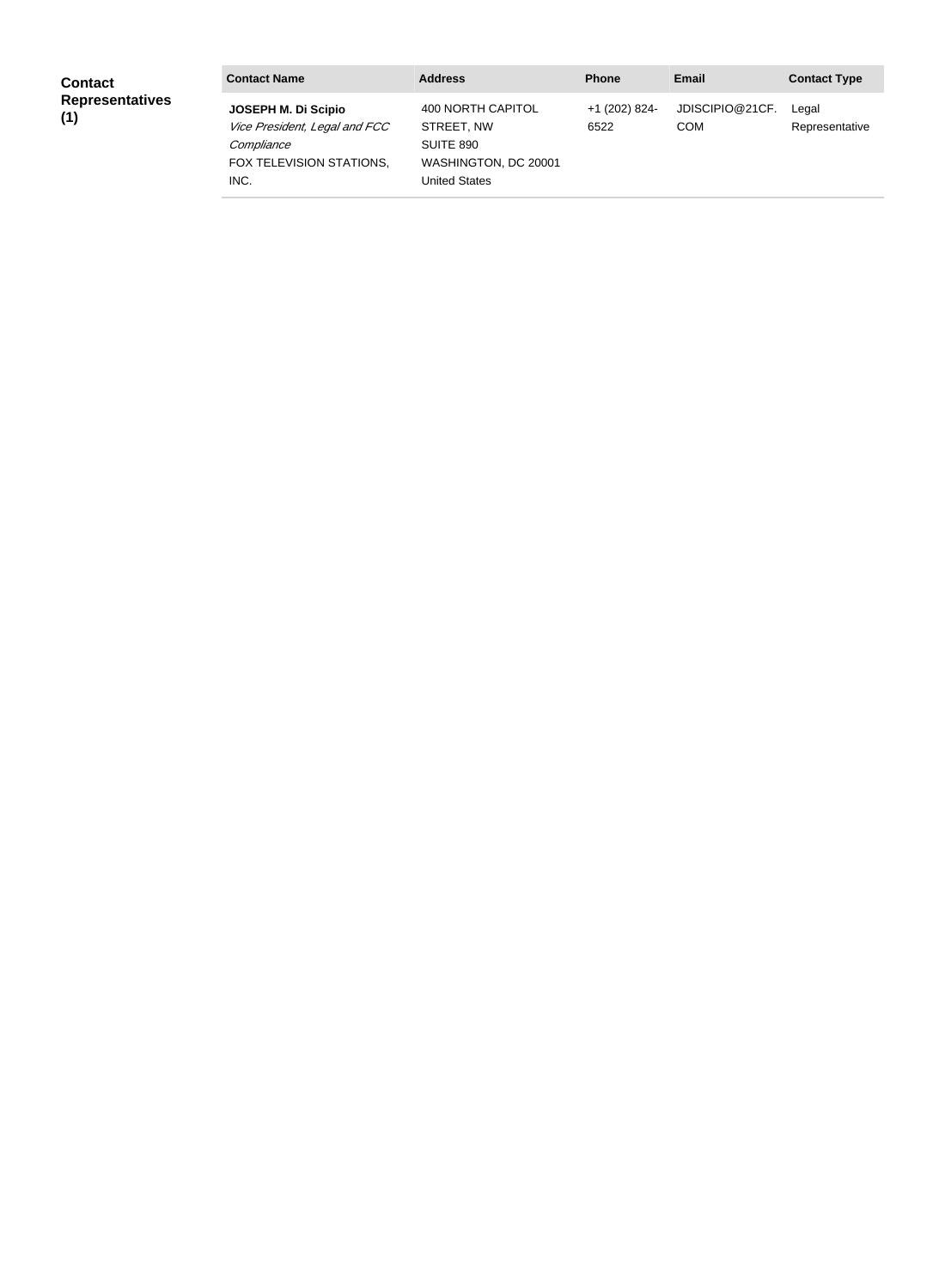## **Schedule 381**

| <b>Section</b>                                | Question                                                                                                                                                                                                                      | <b>Response</b>                                                                           |
|-----------------------------------------------|-------------------------------------------------------------------------------------------------------------------------------------------------------------------------------------------------------------------------------|-------------------------------------------------------------------------------------------|
| Database<br>Certification                     | License File Number:                                                                                                                                                                                                          | BLCDT-20080618AOC                                                                         |
|                                               | Licensee hereby certifies that it has reviewed its license authorization<br>/construction permit and underlying Database Technical Information for its<br>Eligible Facility as reflected in File Number BLCDT-20080618AOC and | it is accurate and complete<br>to the best of its knowledge                               |
| Information<br>on Licensed<br>Facility        | <b>Transmitter Make:</b>                                                                                                                                                                                                      | Comark                                                                                    |
|                                               | <b>Transmitter Model:</b>                                                                                                                                                                                                     | <b>DCX</b>                                                                                |
|                                               | Transmitter Maximum Power Output:                                                                                                                                                                                             | 75.0                                                                                      |
|                                               | Transmitter Type:                                                                                                                                                                                                             | Tube                                                                                      |
| Licensee's<br>Primary<br>Antenna              | Antenna Type:                                                                                                                                                                                                                 | Slot                                                                                      |
|                                               | Is the licensee's primary antenna capable of operating over multiple<br>channels (e.g., broadband)?                                                                                                                           | No                                                                                        |
|                                               | Is the licensee's primary antenna shared?                                                                                                                                                                                     | No                                                                                        |
|                                               | Antenna Location:                                                                                                                                                                                                             | Side Mount                                                                                |
| Licensee's<br>Primary<br>Transmission<br>Line | Transmission Line Type:                                                                                                                                                                                                       | If no single component<br>consists of 90% or more of<br>the entire transmission<br>system |
| Antenna<br>Support<br>Structure               | Year of last structural analysis conducted on the structure:                                                                                                                                                                  | 2014                                                                                      |
|                                               | Under what structural standard was the last structural analysis conducted:                                                                                                                                                    | TIA 222-Revision F                                                                        |
|                                               | Does the licensee own this antenna support structure:                                                                                                                                                                         | No                                                                                        |
|                                               | Name of the third-party entity that owns the antenna support structure:                                                                                                                                                       | <b>ESRT</b>                                                                               |
|                                               |                                                                                                                                                                                                                               |                                                                                           |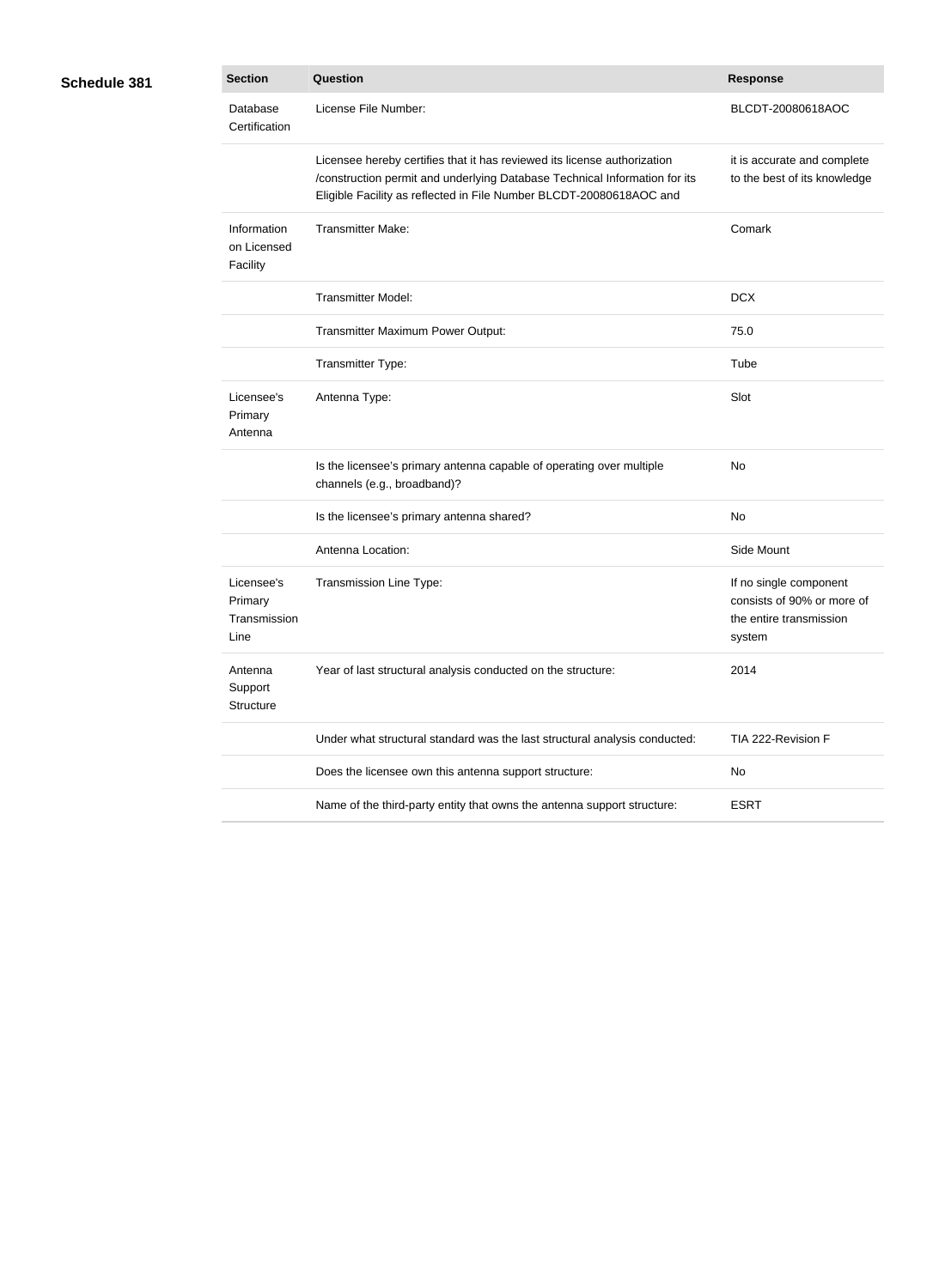| <b>Certification</b> | <b>Section</b>                                    | Question                                                                                                                                                                                                                                                                                                                                                                                                                                                                                                                                                                                                                                                                                                                                                                                                                                                  | <b>Response</b>                                                           |
|----------------------|---------------------------------------------------|-----------------------------------------------------------------------------------------------------------------------------------------------------------------------------------------------------------------------------------------------------------------------------------------------------------------------------------------------------------------------------------------------------------------------------------------------------------------------------------------------------------------------------------------------------------------------------------------------------------------------------------------------------------------------------------------------------------------------------------------------------------------------------------------------------------------------------------------------------------|---------------------------------------------------------------------------|
|                      | <b>General Certification</b><br><b>Statements</b> | The Applicant waives any claim to the use of any particular<br>frequency or of the electromagnetic spectrum as against the<br>regulatory power of the United States because of the<br>previous use of the same, whether by authorization or<br>otherwise, and requests an Authorization in accordance with<br>this application (See Section 304 of the Communications Act<br>of 1934, as amended.).                                                                                                                                                                                                                                                                                                                                                                                                                                                       |                                                                           |
|                      |                                                   | The Applicant certifies that neither the Applicant nor any<br>other party to the application is subject to a denial of Federal<br>benefits pursuant to §5301 of the Anti-Drug Abuse Act of<br>1988, 21 U.S.C. §862, because of a conviction for<br>possession or distribution of a controlled substance. This<br>certification does not apply to applications filed in services<br>exempted under §1.2002(c) of the rules, 47 CFR. See §1.<br>2002(b) of the rules, 47 CFR §1.2002(b), for the definition of<br>"party to the application" as used in this certification §1.2002<br>(c). The Applicant certifies that all statements made in this<br>application and in the exhibits, attachments, or documents<br>incorporated by reference are material, are part of this<br>application, and are true, complete, correct, and made in<br>good faith.   |                                                                           |
|                      | <b>Authorized Party to Sign</b>                   | <b>FAILURE TO SIGN THIS APPLICATION MAY RESULT IN</b><br>DISMISSAL OF THE APPLICATION AND FORFEITURE<br>OF ANY FEES PAID<br>Upon grant of this application, the Authorization Holder may<br>be subject to certain construction or coverage requirements.<br>Failure to meet the construction or coverage requirements<br>will result in automatic cancellation of the Authorization.<br>Consult appropriate FCC regulations to determine the<br>construction or coverage requirements that apply to the type<br>of Authorization requested in this application.<br>WILLFUL FALSE STATEMENTS MADE ON THIS FORM<br>OR ANY ATTACHMENTS ARE PUNISHABLE BY FINE AND<br>/OR IMPRISONMENT (U.S. Code, Title 18, §1001) AND/OR<br>REVOCATION OF ANY STATION AUTHORIZATION (U.S.<br>Code, Title 47, §312(a)(1)), AND/OR FORFEITURE (U.S.<br>Code, Title 47, §503). |                                                                           |
|                      |                                                   | I certify that this application includes all required and<br>relevant attachments.                                                                                                                                                                                                                                                                                                                                                                                                                                                                                                                                                                                                                                                                                                                                                                        | Yes                                                                       |
|                      |                                                   | I declare, under penalty of perjury, that I am an authorized<br>representative of the above-named applicant for the<br>Authorization(s) specified above.                                                                                                                                                                                                                                                                                                                                                                                                                                                                                                                                                                                                                                                                                                  | Joseph M. Di Scipio<br>Vice President, Legal and<br><b>FCC Compliance</b> |
|                      |                                                   |                                                                                                                                                                                                                                                                                                                                                                                                                                                                                                                                                                                                                                                                                                                                                                                                                                                           | 06/29/2015                                                                |